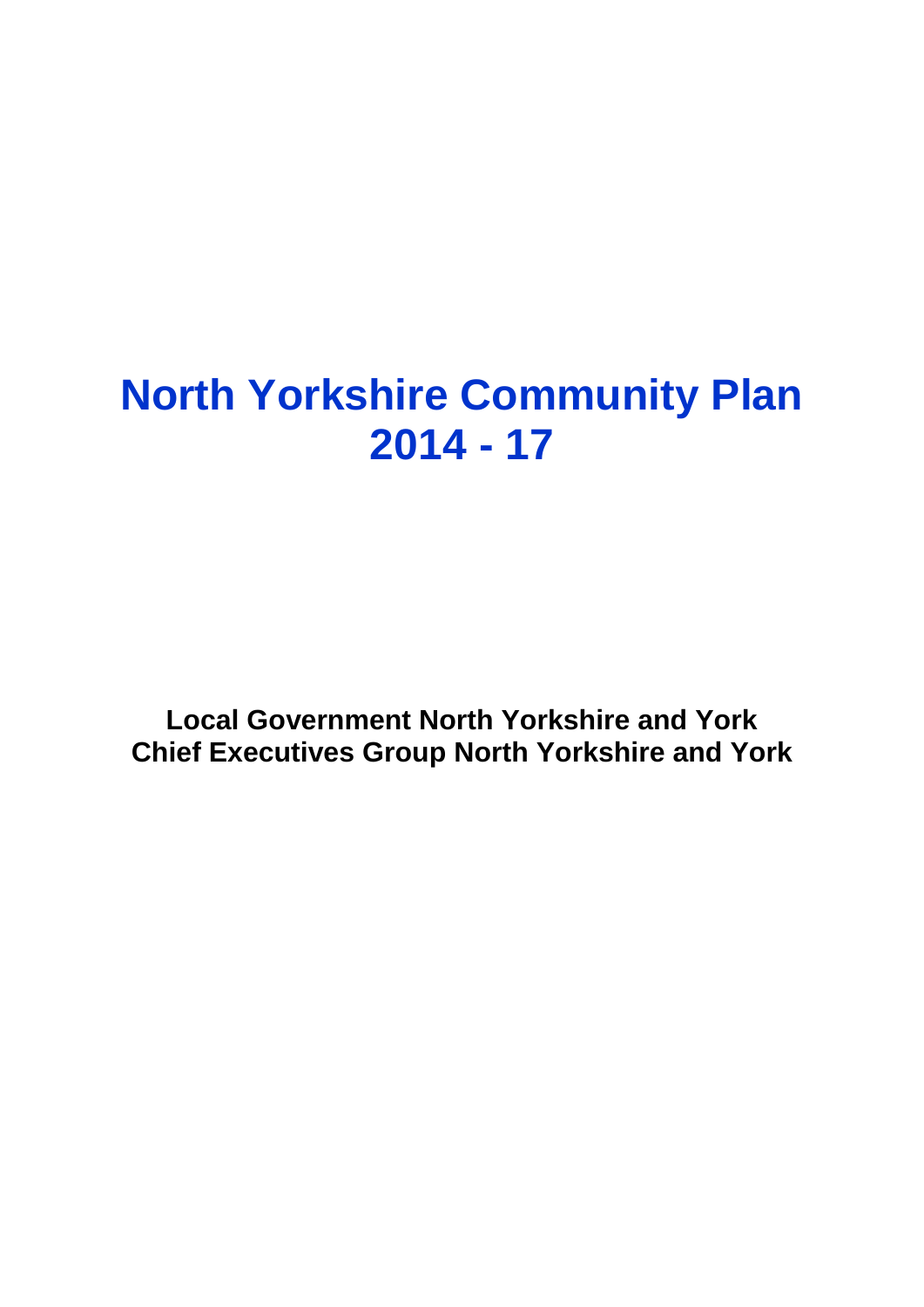# **North Yorkshire Community Plan 2014-17**

This plan sets out the key issues and actions that need to be tackled in partnership across North Yorkshire in the next three years, to help make sure that the county is well placed to respond to both challenges and opportunities. This is a refresh of the 2011-14 plan, led by Local Government North Yorkshire and York (LGNYY) and the Chief Executives Group for North Yorkshire and York.

Our vision is **we want North Yorkshire to be a thriving county which adapts to a changing world and remains a special place for** *everyone* **to live, work and visit.**  This builds on our aspirations for the county in the 2011-14 plan but also focusses our efforts as partners on the ongoing challenges presented by the difficult economic situation in the county.

There are a number of strategic plans and frameworks agreed by partners across the county (for example the [local enterprise partnership growth strategy](http://www.businessinspiredgrowth.com/media/167751/local-growth-deal-implementation-plan.pdf) and the [joint health](http://www.nypartnerships.org.uk/index.aspx?articleid=20933)  [and wellbeing strategy\)](http://www.nypartnerships.org.uk/index.aspx?articleid=20933). LGNYY and the Chief Executives Group have produced this plan to bring a joined up approach to a few critical issues that need a targeted partnership effort to tackle them. In identifying these we have adopted the following criteria:

- 1. Prevention Where do we need to provide additional support, particularly in relation to issues which have the potential to create bigger problems in the next few years if we do nothing about them?
- 2. Partnership Which issues do we as LGNYY and Chief Executives Group partners need to be involved in together?
- 3. Co-ordination Where could we create key linkages with other partnership plans?

# **Our three priorities for 2014-17**

- **Facilitate the development of key housing and employment sites across North Yorkshire by delivering necessary infrastructure investments through partnership**
- **Supporting and enabling North Yorkshire communities to have greater capacity to shape and deliver the services they need and to enhance their resilience in a changing world**
- **Reduce health inequalities across North Yorkshire**

The public sector is undergoing rapid change and the way that services are delivered to communities will continue to evolve over the next few years. As well as the more traditional function of delivering services, the public sector will also rely more heavily on working with partners in the voluntary and community and business sectors to **enable** communities to develop and deliver the services they need. Additionally, there will be a need to deliver more projects which reduce service demand and provide good value to the public. Good practice is already being established in this respect by countywide projects such as the Developing Stronger Families initiative. Partners will need to ensure that best value is achieved in the delivery of actions for this plan. Partners will also need to be mindful that where a service is reduced, this could impact on delivery of a service by another partner organisation and as such we will collaborate in partnership to minimise the impact of this.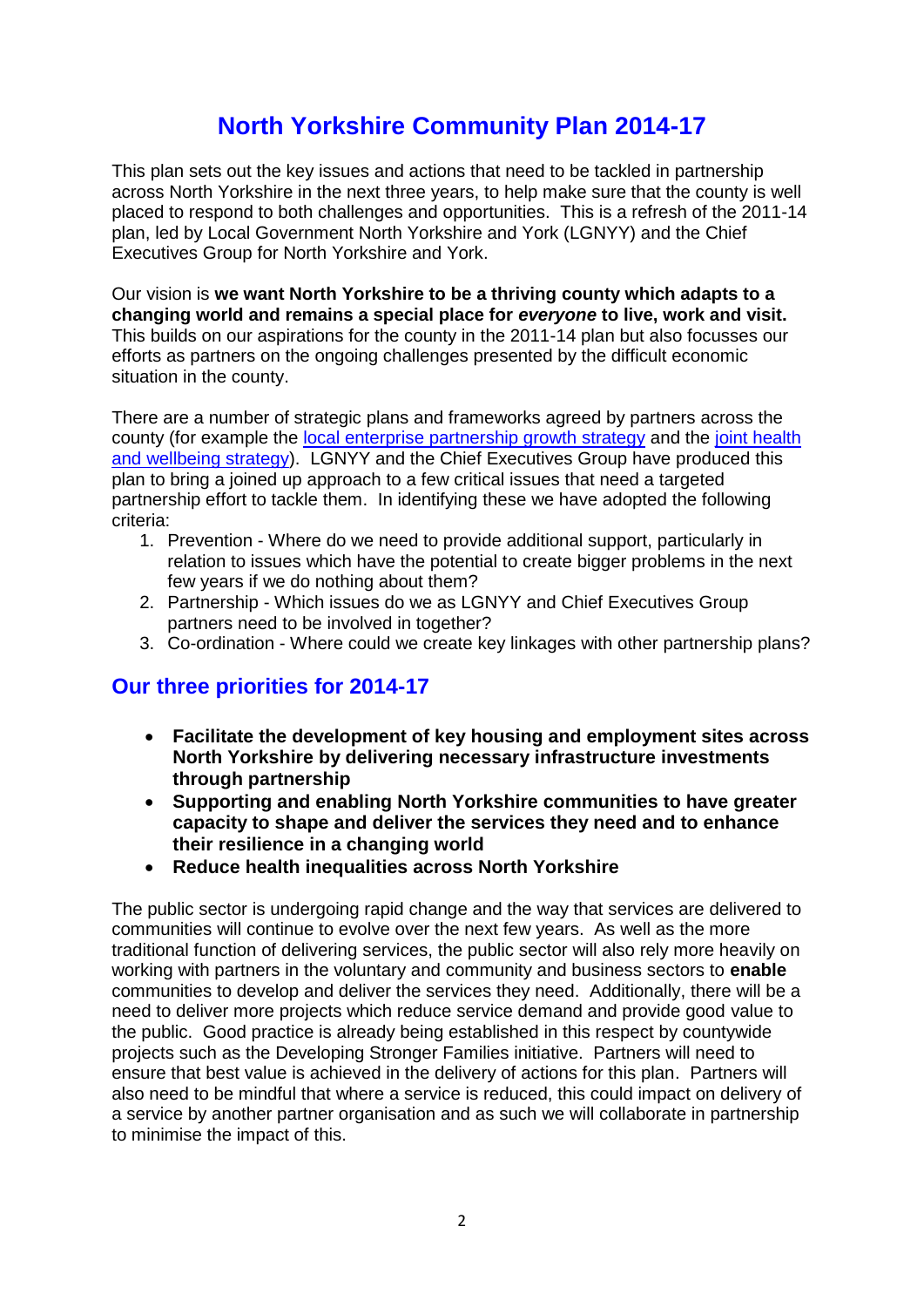#### *Priority 1 -* **Facilitate the development of key housing and employment sites across North Yorkshire by delivering necessary infrastructure investments through partnership**

We want North Yorkshire to be a place of opportunity for all and where all residents are able to thrive. This requires both access to good quality employment and a range of housing that meets the needs of our communities at all stages of their lives, including in relation to affordability. This combined offer is central to attracting and retaining a local workforce to support our economy. A number of strategic development sites are planned across the county which provide large-scale opportunities to deliver housing and employment growth, but often there are barriers to bringing them forward and making the most of them. These barriers frequently come in the form of physical infrastructure, for example the need to provide new roads and junctions, or to provide new schools. Here it is important - and frequently essential - that partners, including the Local Enterprise Partnerships (LEPs) serving the county, work together in unison to deliver what is required. The infrastructure needs don't stop at the boundaries of each site though. Sometimes wider infrastructure investment, for example in the highways network, is required to ensure that these major development sites are well connected and accessible.

Complementing investments in physical infrastructure, there is a key role for local authorities, LEPs, education and training providers and other partners to make sure our local workforce has the skills to match the employment opportunities that are either immediately available or being sought. Opportunities to match graduate and apprenticeship skills with future jobs should be pursued, as should the provision of support to help families to be economically stable by giving young people who are not in education or employment the necessary skills. Enabling the development of strategic housing and employment sites therefore requires a package of targeted and focussed partnership action. This will not only make direct and positive contributions to the economy of North Yorkshire but will enable a range of wider housing and social benefits for our communities improving their health and wellbeing. The importance of enabling such development is fully reflected within the York, North Yorkshire and East Riding Enterprise Partnership [Strategic Economic Plan](http://www.businessinspiredgrowth.com/about-the-lep/documents/) and its accompanying [Local Growth](http://www.businessinspiredgrowth.com/media/167751/local-growth-deal-implementation-plan.pdf)  [Deal Implementation Plan.](http://www.businessinspiredgrowth.com/media/167751/local-growth-deal-implementation-plan.pdf) Partners will work alongside the LEP to ensure that strategic development sites are delivered and, by supporting the preparation and implementation of the LEP's Skills Delivery Plan, that the opportunities offered for our economy and communities are maximised.

#### *Priority 2 -* **Support and enable North Yorkshire communities to have greater capacity to shape and deliver the services they need and to enhance their resilience in a changing world**

Public sector budget cuts have already had some impact on local services and will continue to do so considerably over the next few years. Within this changing context, partners have a key role to play in enabling communities to develop resilience and adapt. In some examples, such as the village shop and Post Office at Stillington, communities have been able to mobilise independently to take action and to retain and develop a 'hub' of services locally by recruiting volunteers and finding funding. However, there is a need for more targeted support for communities from partners, including training and support for community leaders to work with their community to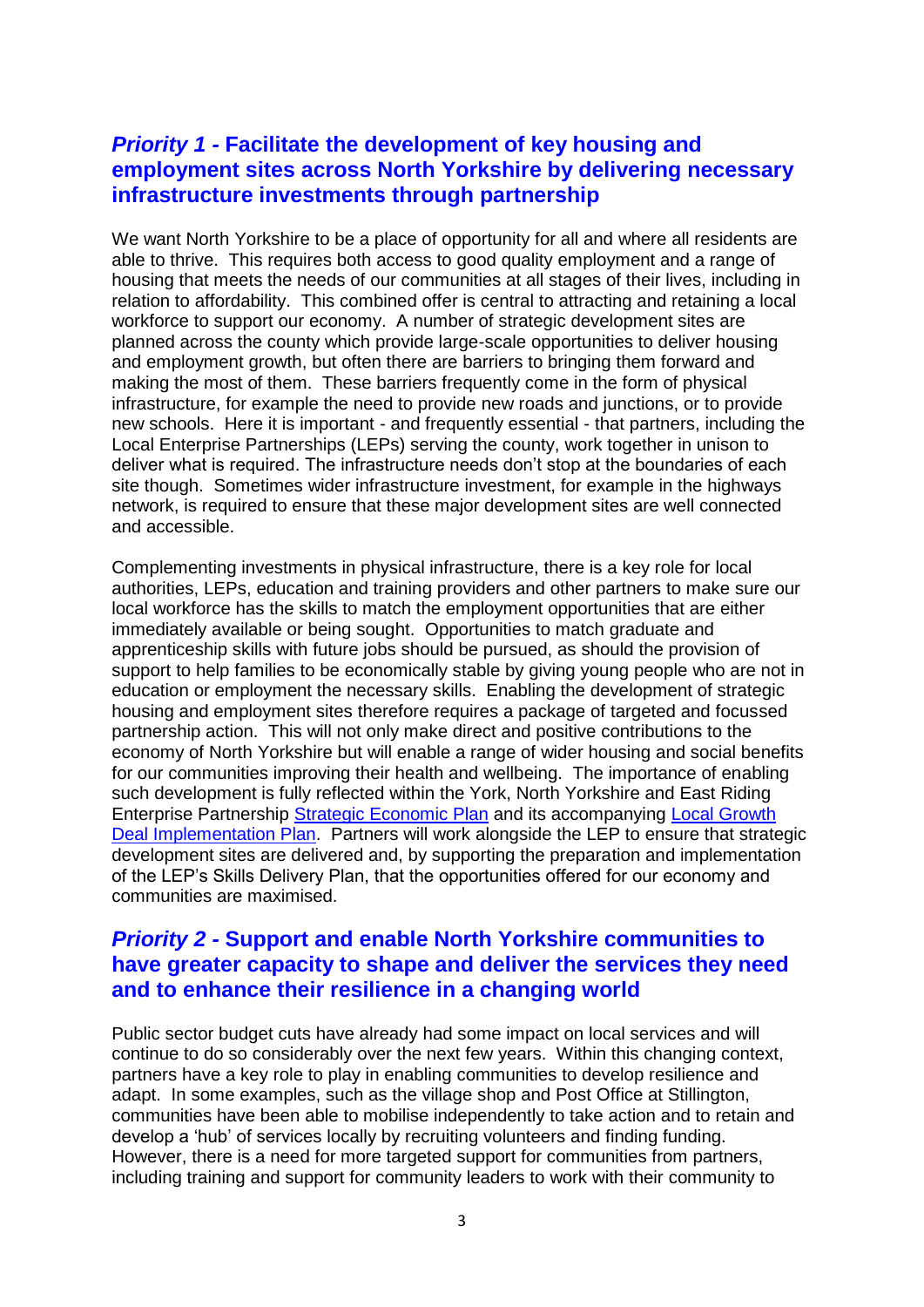shape and deliver sustainable services in an innovative way. There are already examples across the county where communities have been supported to deliver local services which best meet their needs, such as the community libraries operating in places such as Barlby and Ayton. Many partners are now signed up to the [joint working](http://www.nypartnerships.org.uk/index.aspx?articleid=16832)  [principles for engaging communities](http://www.nypartnerships.org.uk/index.aspx?articleid=16832) and it will be important for all partners to make best use of existing community engagement structures in developing this work.

With the growth of an older population in North Yorkshire comes a growth in age-related issues such as dementia and loneliness and isolation. The growing older population also provides real opportunities to promote community action and healthy ageing, helping to tackle issues such as dementia and loneliness and isolation. Partners in North Yorkshire are actively developing and implementing strategies on prevention and dementia to improve the ways in which health and social care organisations meet increasing demand, improve care, and bring care closer to home. Key to this is the government's Better Care Fund (BCF), which brings health and social care services together through joint funding. The BCF will be a significant driver of integrated working between health and social care to prevent illness and disability, as well as providing care in a joined up way. One area of focus is on improving mental health services, and the enabling of "dementia-friendly" communities.

### *Priority 3 -* **Reduce health inequalities across North Yorkshire**

We know that whilst North Yorkshire offers a good quality of life for many, this is not the case for all. In particular there are significant differences in terms of health and wellbeing experienced by many people in more affluent communities compared with those who have experienced higher levels of social and economic deprivation. Additionally, the current public sector budget cuts have already started to impact significantly on public services in North Yorkshire. Changes to these services, particularly when viewed cumulatively, can impact on the health and wellbeing of the population long into the future and are likely to disproportionately affect the most vulnerable in our society. We must work to ensure that the potential negative impact of these changes is minimised and highlight where we believe those in greatest need are being affected the most.

Smoking and alcohol are two of the main drivers of ill health in the population. Smoking is also the primary reason for the gap in life expectancy between the rich and the poor. In North Yorkshire there were over 3,000 deaths between 2008 and 2010 attributable to smoking. Across the county as a whole, 16% of adults smoke, but this rises to 30% in routine and manual groups. Likewise, modelled estimates show that over 25% of the North Yorkshire population are drinking at "increasing risk" and "high risk" levels. This is not just a problem for adults; in the North Yorkshire Every Child Matters survey of children in years 8 and 10 (aged 12-13 and 14-15) showed that 32% of pupils have had an alcoholic drink in the last  $\overline{7}$  days. Additionally, we know that alcohol abuse is heavily linked to issues around crime, disorder and road safety. These issues are preventable through co-ordinated action across organisations in North Yorkshire using "alliance" approaches with clear leadership, a shared vision, and collective action.

All partners in LGNYY and the Chief Executives Group have a key role in the health and wellbeing of their staff, as well as thousands of contacts daily with residents. This puts them and all local employers in an ideal position to improve the health (and productivity) of their workforce as well as supporting local residents to live healthy lives. There is good evidence that creating a healthy workplace reduces sickness and absence levels,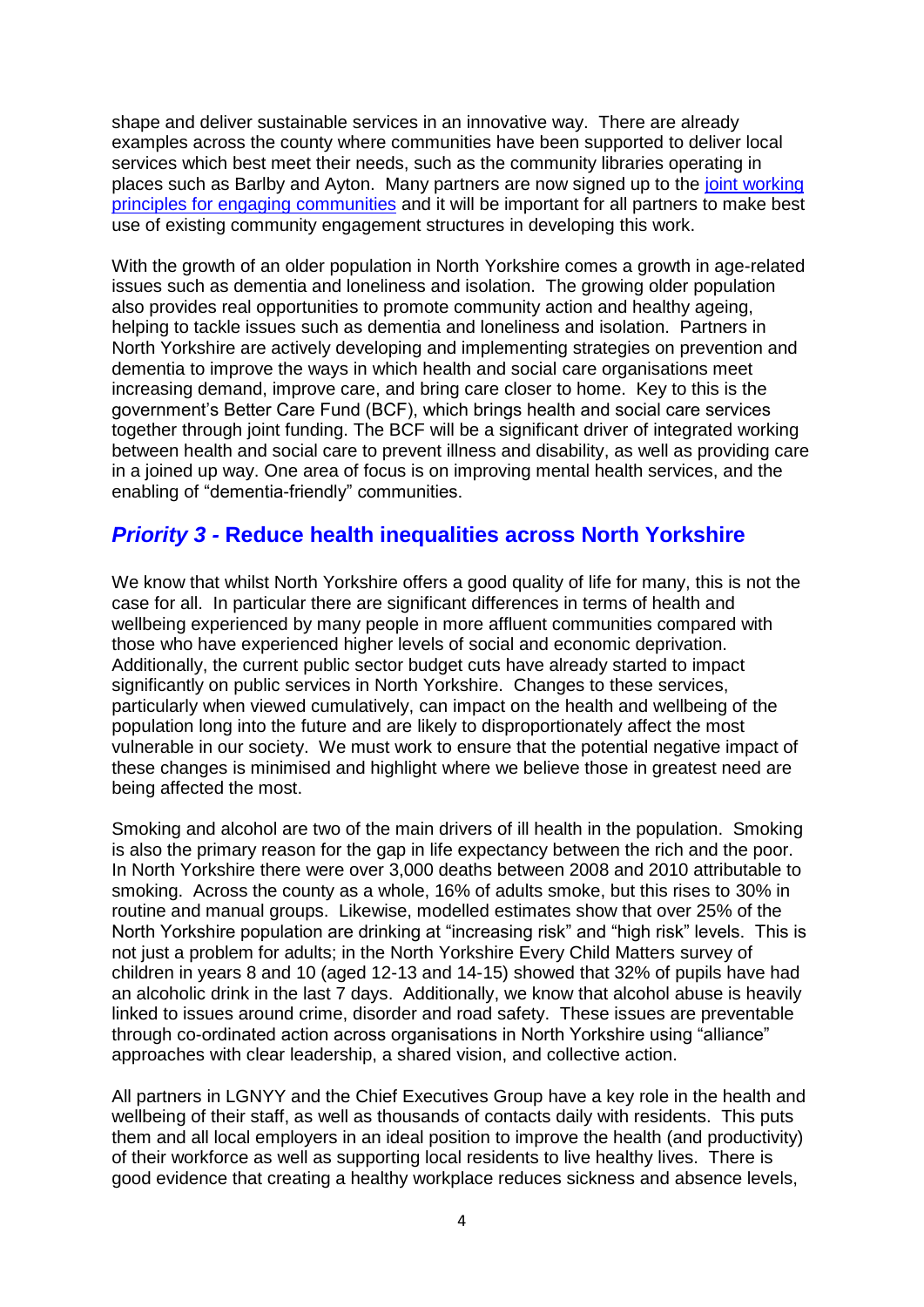accidents, injuries, and employee turnover, as well as increasing overall performance and productivity.

## **How will this plan be taken forward?**

Local Government North Yorkshire and York and the Chief Executives Group for North Yorkshire and York will lead the partnership of agencies responsible for ensuring that progress is achieved against all of the key aims of this refreshed plan.

The partnership has identified a number of key agencies or groups below who will be best placed to lead on delivering the actions outlined in this plan, although it is expected that all partners will have some role to play in ensuring their effective implementation. Performance against these actions will be reviewed in full at least every twelve months by the Chief Executives Group, who will receive from each lead an overview of progress made in these areas and any barriers to achievement.

#### **1) Facilitate the development of key housing and employment sites across North Yorkshire by delivering necessary infrastructure investments through partnership**

| <b>Actions</b> |                                                                                                                                                                                                                              | Lead or co-ordinating<br>organisation(s) /<br>partnership(s)              |
|----------------|------------------------------------------------------------------------------------------------------------------------------------------------------------------------------------------------------------------------------|---------------------------------------------------------------------------|
| 1a             | The joint preparation of Infrastructure Delivery<br><b>Statements for each district.</b>                                                                                                                                     | <b>North Yorkshire County</b><br>Council; District / Borough<br>Councils; |
|                | These will set out what development is planned, the critical<br>infrastructure required to support it and how this is to be<br>funded and delivered through partnership.                                                     |                                                                           |
| 1 <sub>b</sub> | Support the preparation and implementation of the<br><b>YNYER Strategic Economic Plan and the Skills</b><br><b>Delivery Plan.</b>                                                                                            | <b>YNYER Skills and</b><br><b>Employability Board</b>                     |
|                | These will be designed to help equip local communities<br>with the skills and knowledge likely to be required to<br>participate in the full range of employment opportunities<br>offered both during and after construction. |                                                                           |

#### **2) Supporting and enabling North Yorkshire communities to have greater capacity to shape and deliver the services they need and to enhance their resilience in a changing world**

| <b>Actions</b> |                                                                                                                                                                                 | Lead or co-ordinating<br>organisation(s) /<br>partnership(s)                                         |
|----------------|---------------------------------------------------------------------------------------------------------------------------------------------------------------------------------|------------------------------------------------------------------------------------------------------|
| 2a             | Provide a coherent programme of support for<br>communities, with the aim of developing empowered<br>communities providing a range of sustainable local<br>support and services. | North Yorkshire County<br>Council; District / Borough<br>Councils; voluntary sector<br>organisations |
|                | This will be designed to achieve stronger community and                                                                                                                         |                                                                                                      |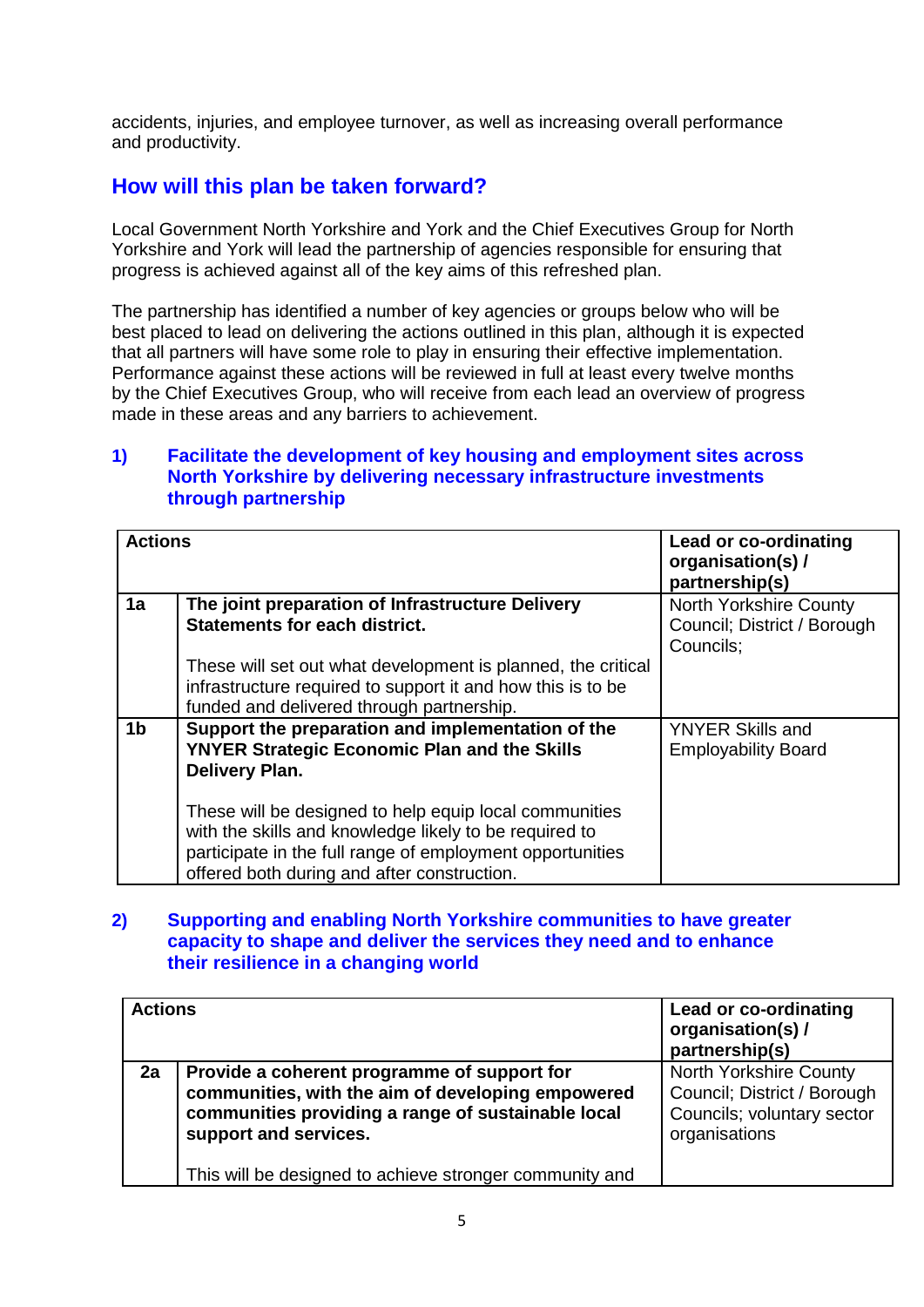|                | individual resilience in all parts of the county, effectively<br>using all local assets (for example the skills of local<br>people), and maximising health and wellbeing in the<br>population.                                         |                                                                                                           |
|----------------|----------------------------------------------------------------------------------------------------------------------------------------------------------------------------------------------------------------------------------------|-----------------------------------------------------------------------------------------------------------|
| 2 <sub>b</sub> | Implement the prevention strategy and the dementia<br>strategy, to support communities to be resilient<br>against the challenges of dementia and loneliness and<br>isolation.                                                          | North Yorkshire County<br>Council; Clinical<br><b>Commissioning Groups;</b><br>District/Borough Councils. |
|                | These will enable health and social care organisations to<br>meet increasing demand, improve care, and bring care<br>closer to home, as well as helping communities to tackle<br>issues such as dementia and loneliness and isolation. |                                                                                                           |

#### **3) Reduce health inequalities across North Yorkshire**

| <b>Actions</b> |                                                                                                                                                                                                                         | Lead or co-ordinating<br>organisation(s)/<br>partnership(s)                                                                                         |
|----------------|-------------------------------------------------------------------------------------------------------------------------------------------------------------------------------------------------------------------------|-----------------------------------------------------------------------------------------------------------------------------------------------------|
| 3a             | Develop a proactive partnership approach to the<br>control of alcohol and tobacco, including responsible<br>licensing, reducing illegal sales, and reducing illicit<br>and counterfeit products.                        | <b>North Yorkshire County</b><br>Council; District/Borough<br><b>Councils</b> ; Clinical<br><b>Commissioning Groups,</b><br>North Yorkshire Police. |
|                | For alcohol, this will require the full implementation of the<br>North Yorkshire Alcohol Strategy. For smoking, this will<br>require establishing a Tobacco Control Alliance.                                           |                                                                                                                                                     |
| 3 <sub>b</sub> | Support organisations in North Yorkshire to promote a<br>whole-organisation approach to health and wellbeing,<br>including healthy work places and training for<br>workers.                                             | District / Borough<br><b>Councils: North Yorkshire</b><br>County Council.                                                                           |
|                | This will require contact with organisations, particularly<br>employers, to encourage and support them to participate in<br>programmes such as Making Every Contact Count training<br>www.makingeverycontactcount.co.uk |                                                                                                                                                     |

Further information about this plan, how it has been developed and the partnership can be found at [www.nypartnerships.org.uk/nycommunityplan](http://www.nypartnerships.org.uk/nycommunityplan)

Enquiries about this plan can be sent to nypartnerships@northyorks.gov.uk or by calling 0845 872 73 74.

You can also write to:

Policy and Partnerships Central Services North Yorkshire County Council County Hall **Northallerton** DL7 8AD